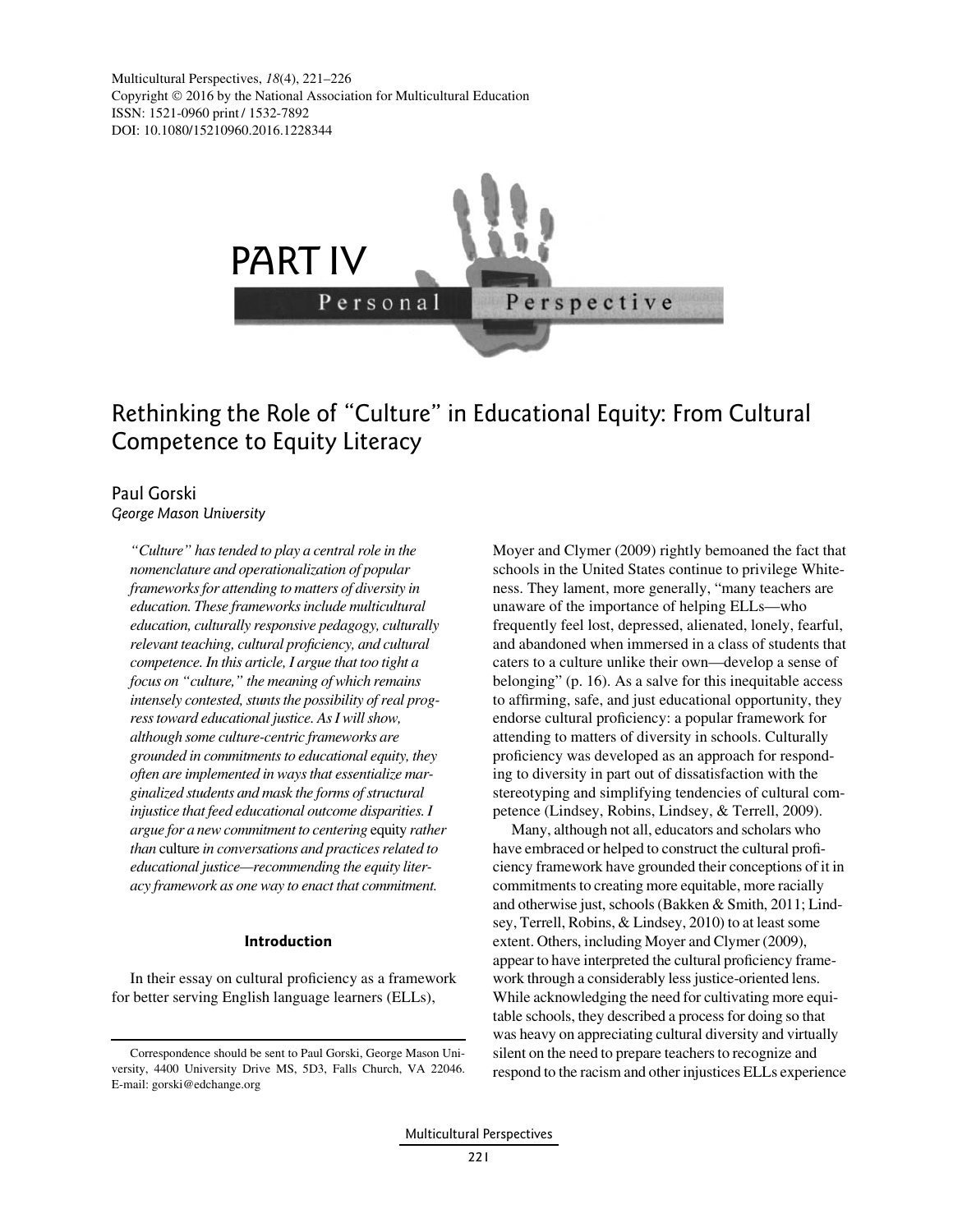or to advocate for ELLs and their families. Instead, they described a multicultural fair "that featured music, dance, food, and customs and traditions that represent the varied cultures of the student population" (p. 16). They championed the fact that students had been asked to "research the various cultures represented at the fair" (p. 16). Teachers, meanwhile, were trained to be culturally sensitive rather than racially or linguistically just. For example, they were cautioned to avoid using red pens because red ink symbolizes death in some Asian cultures.

There is nothing inherently wrong about a school hosting a multicultural fair so long as students' complex and intersectional identities are not reduced to a song and dance. In the same way, certainly cultural sensitivity is an important element in a more robust approach to educational equity, so long as we embrace the whole selves of all students rather than assigning them to "cultural groups" based on single dimensions of their identities. I am uninspired, although not particularly alarmed, by the "celebrating cultural diversity" orientation of the cultural proficiency initiatives endorsed by Moyer and Clymer (2009). What does alarm me—and, as I will argue, ought to alarm anybody committed to the educational rights of racially, linguistically, economically, or otherwise marginalized students—is their endorsement of these cultural initiatives as a response to inequity and injustice. I enjoy learning about culture as much as anyone when the learning is not orchestrated in ways that confirm existing stereotypes about marginalized communities; and when it is not orchestrated, even implicitly, in order to replace more serious efforts to eradicate from schools the racism, xenophobia, heterosexism, and other forms of injustice with which many students and families contend.

In this article, I challenge us—the equity advocates, the people committed to ensuring the educational rights of all students and families—to make sure we are distinguishing adequately between *cultural* initiatives and *equity* initiatives. I begin by describing what I see as a culture fetish among people ostensibly committed to educational equity and how this fetish is reflected in the nomenclature and applications of popular approaches for creating more equitable schools. I then describe two ways in which this "cult of culture" impedes progress toward educational equity and justice. I end by introducing premises against which we can assess the extent to which our equity initiatives are, in fact, a threat to the inequity we hope to eliminate.

### The Cult of Culture

As I have written previously (Gorski, 2006b, 2009), the tendency for educators to try to remedy injustice-based problems with culture-based strategies is all too common—somewhat of an epidemic. It became particularly pronounced for me when I started examining initiatives schools and school

districts typically adopt to redress socioeconomic-based educational outcome disparities. This is why I have spent much of the past decade shouting from the social and economic justice rooftops, incredulous over the popularity of the "culture of poverty" approach for resolving these disparities (Gorski, 2006a, 2008, 2013). As I have explained elsewhere (Gorski, 2009, 2012), this approach is based on the indefensible premise that we can achieve equity by ignoring inequity. Despite the premise, educators across Canada and the United States, including diversity specialists, equity directors, and others who see themselves as champions of justice, have set about trying to fix an imaginary culture attributed falsely and foolishly (for reasons I discuss below) to economically marginalized people. Left unattended in this approach are the social, political, and structural conditions that marginalize people economically and, as a result, create the educational disparities equity advocates should want to destroy (Berliner, 2013). The result is that a good portion of an entire generation of educational policy and practice ostensibly meant to support students experiencing poverty has instead elevated their oppression—making them the culprits and naming them as the causes of the educational outcome disparities that are the results of their poverty (Ladson-Billings, 2006).

In fact, look more broadly at scholarship and professional development programs related to "diversity" in education, paying special attention to nomenclature, and it can be easy to conclude that we, in the education world, are obsessed with culture: cultural competence, cultural proficiency, culturally relevant teaching, culturally responsive teaching, multicultural education, intercultural education, cross-cultural education, intercultural communication (Gorski & Swalwell, 2015). Some conceptions of some of these frameworks, including culturally responsive teaching, multicultural education, and cultural proficiency, are rooted theoretically in principles of equity and justice. However, as many of the scholars who have endorsed these frameworks have warned (e.g., Gorski, 2006a, 2009; Ladson-Billings, 2006; Sleeter, 1996), and as Moyer and Clymer (2009) and others have illustrated, when it comes to matters of equity, the most transformative aspects of transformative theory often fade to invisible in practice.

On the other hand, some of these frameworks, such as cultural competence and cross-cultural education, sidestep matters of equity altogether (Beach, Price, & Gary, 2005; Kumagai & Lypson, 2009). I would include in this category the "culturally and linguistically diverse" (CLD) students framework. I am confounded by this term, which can mean everything or nothing simultaneously. All students are culturally and linguistically diverse relative to one another: No student is culturally and linguistically diverse on her or his own without being compared to somebody else. This raises the questions: Who or what are we attempting to protect with this sort of empty framing? What is it that we are reluctant to name?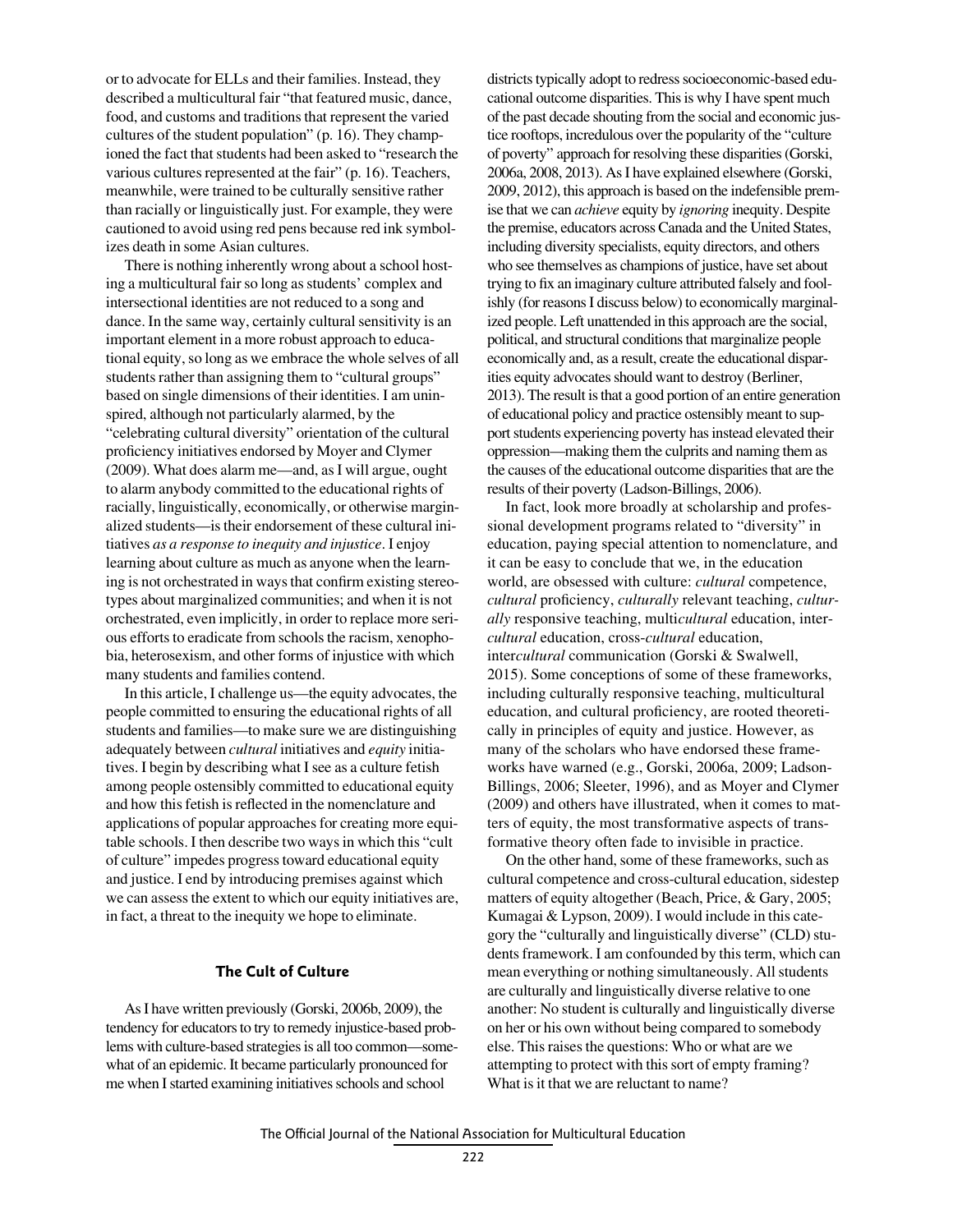Complicating matters, the uncomfortable reality underlying empty language like culturally and linguistically diverse students is that the very notion of culture is so contested that nobody seems to know with any precision what it means. According to Wright (1998), literature reviews have revealed more than 150 distinct definitions of the term (that was almost 20 years ago). Archer (1985), a sociologist, argued culture has "the weakest analytical development of any key concept" (p. 333) in her discipline. Ladson-Billings (2006) lamented the ways in which her teacher educator students bend and twist the term to mean, in essence, whatever they need it to mean, stunting meaningful conversations about educational equity. The amorphous nature, or what Park (2005) called the "sheer slipperiness" (p. 14), of culture should raise questions about how and why it has come to play such a featured role in conversations about educational equity. This reality, alone, should be impetus enough to reconsider the centrality of culture in scholarship and professional development programs designed at least ostensibly to support equity efforts in schools. But it has not been impetus enough—not yet, at least.

As I argue next, this stubborn persistence of culture as the central frame of reference for conversations about equity ensures inattention to the conditions that underlie the inequities we want to destroy, such as racism, economic injustice, heterosexism, and sexism.

### Rethinking Culture

Regardless of how we might define it, we probably can agree culture is important in the sense that it is one aspect of students' identities. If we think of culture in everyday terms, outside the context of the dozens of theoretical conceptions of culture that continue to befuddle the scholars studying it, it is difficult to imagine a sensible argument for striking the concept from the list of equity concerns. Certainly as educators we position ourselves to be more effective, more equitable, when we understand and are responsive to the individual cultures of our students and their families.

The trouble is not the desire to afford culture some amount of attention in our conversations about educational equity, but rather the tendency to afford culture disproportionate, confounded, and stereotype-laden attention. In this section, I describe two examples of this kind of trouble and how they lead us off the equity path: (a) essentializing culture and (b) emphasizing culture in order to deemphasize inequity.

#### Essentializing Culture

As previously mentioned, culture is one dimension of our identities. Depending on the definition of culture to which I subscribe, I might even argue culture is a particularly unique and important dimension. After all, culture can reflect a composite of other identities and life circumstances, such as regional location, ethnic heritage, religion, and home language, or the implications of these identities and circumstances. According to some definitions, culture might be informed by other identities perhaps even by race or sexual orientation when considered in particular geographical, social, political, or economic contexts (e.g., Young Laing, 2003). Even so, culture still is only one dimension of people's complex identities. We simply cannot predict anything about anybody's culture based on any one or any combination of her or his identities or life circumstances (Gorski, 2013).

It is equally unsound thinking to presume two randomly selected people with one, several, or all of these factors in common are necessarily the same culturally. Consider the "culture of poverty." I often have written about my Grandma Wilma who grew up in deep poverty. Among other identities and life circumstance factors, she is Appalachian (what she calls "mountain people"), White, Presbyterian, rural, and a native speaker of a middle-Appalachian variety of English. Should I presume she has anything in common with an equally economically marginalized Muslim Somali refugee living in urban Minneapolis who is in the process of learning English? If so, what can I accurately and justly presume these two people have in common culturally? Can I even assume with any degree of certainty my Grandma has the same worldview, taste in art, attitude about authority, or any other common cultural attribute as all or most other White rural Christians? Of course not.

When, despite its obtuseness, we make this sort of presumption, we are practicing essentialism (Fuchs, 2001). In essence, we are embracing the idea there is some singular and consistent true nature shared among large groups of people: people experiencing poverty, Latinas/os, or ELLs, for example. There isn't. People experiencing poverty, Latinas/os, and ELLs are endlessly diverse. There is no singular and predictable culture of ELLs, Latina/o ELLs, or even ELLs from Mexico, which, like every country, contains an enormously diverse population. This is one reason why culturally and linguistically diverse is so empty a concept, why cultural competence and its presumptions of cultural homogeneity within hugely diverse groups of people is dangerous (St. Denis, 2009), and why intercultural communication and its adherents' workshops on communicating effectively with Asian American families threaten the potential for equity. There is no shared or predictable true nature of Asian Americans or their cultures (Lee, 2006), so there cannot be a predictable and universal Asian American communication style.

So when our equity attention is focused on the cultures of this or that identity group, we are almost always stereotyping through erroneous essentialist conceptions of who students are (Ladson-Billings, 2006; St. Denis, 2009). We also are failing to prepare ourselves to be responsive to who students actually are. When we do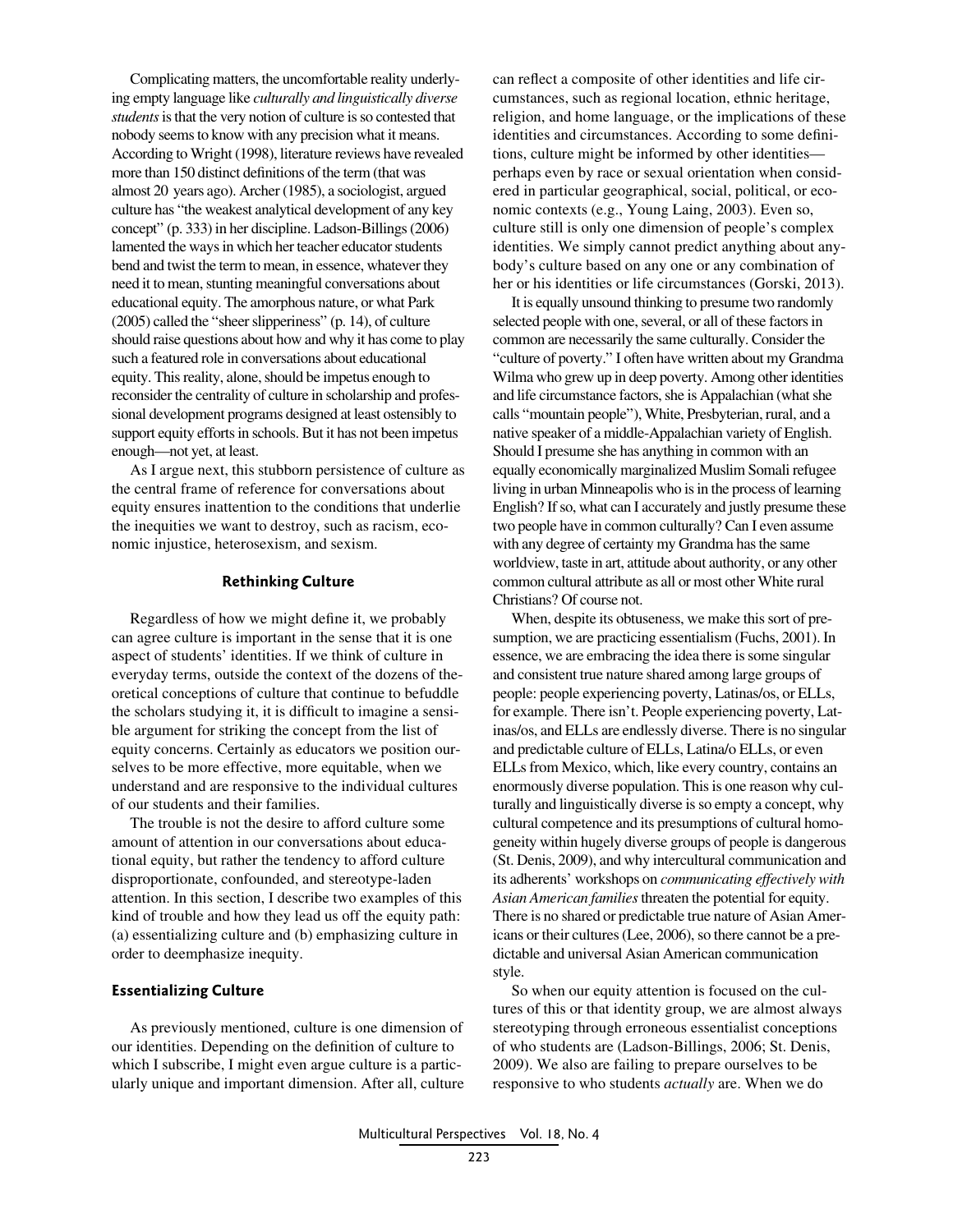focus on culture—again, as one of a vast array of foci we should focus on the individual cultural identities of individual students rather than on lists of presumed cultural traits stereotypically attributed to entire groups of people based on language, race, ethnicity, class, immigration status, or other identities. And we must refuse to conflate these identities with amorphous notions of culture or emphasize culture at the expense of emphasizing other ways in which students are marginalized.

#### Emphasizing Culture to Deemphasize Injustice

Another danger of overemphasizing culture in our equity efforts is that when we do so we run the risk of neglecting what ought to be at the center of equity efforts: inequity. As St. Denis (2009) explained in her analysis of how culture is used in discourses related to Aboriginal education in Canada, when racism

erupts in a way that makes it clear that collective action is required, more often than not what is recommended is not anti-racism education but cross-cultural awareness or race relations training for the primarily "white" service providers (p. 163).

Illustrating this point more broadly, when Beach, Price, and Gary (2005) analyzed 34 cultural competence initiatives designed in medical education contexts in the United States, they found most were silent on matters of justice. Only two of the 34 initiatives incorporated conversations about racism into their approaches to cultural competence.

In these cases, culture may be used as code language for race, socioeconomic status, and other equity concerns, perhaps to make the conversation more bearable to people who are racially, economically, and otherwise privileged (Ladson-Billings, 2006; Park, 2005). The implication of making culture the center of the conversation, comforting privilege rather than discomforting inequity, though, is that by doing so we mask racism, xenophobia, and other oppressions, undermining the goal of equity (Gorski, 2009; González, 2005; Kumagai & Lypson, 2009). According to Park (2005):

The key problem inherent to the discursive designation of "culture" as an essential, identifiable, knowable entity, is that the central role of power becomes concealed. One of the more interesting consequences of this construction of culture is that it obviates the necessity of structural reform (p. 25).

This makes sense, of course, because race, socioeconomic status, gender, and other identity markers around which people are marginalized are not cultural identities. Nor are racism, economic injustice, and sexism simply

the outcomes of cultural clashes. They are, instead, matters of power: of the ways in which power and opportunity, and at times even material resources, are distributed and exerted. Because inequity and injustice are not cultural problems, they cannot be resolved through cultural analyses and cultural solutions.

As Kumagai and Lypson (2009) explained, culturecentered approaches like cultural competence and cultural proficiency fail to sufficiently demand equity and justice; they fail to insist upon an equitable distribution of power. No amount of cultural knowledge can prepare me sufficiently to recognize and respond justly to the insidious and often implicit and intersectional inequities experienced by many students—to the racism, xenophobia, heterosexism, ableism, economic injustice, Islamophobia, sexism, and other oppressions they may experience through unjust educational policy and practice. This is why, when I look through my most cynical lens, I wonder whether rendering ourselves ill-equipped to create informed equity solutions is precisely the point of the culture obsession. It helps, in Kamoea's (2003) words, to keep "suffering and oppression...under wraps, far below the surface, never to be revealed" (p. 20). When we emphasize culture to deemphasize justice, we are creating the illusion of progress toward justice while adopting approaches that guarantee minimal, if any, such progress. That is the inverse of equity.

#### An Equity-Centered Path Forward

I intended in this section to argue that, in the end, what we call our work—cultural proficiency, multicultural education, educational equity—is less important than what we advocate through our work. I was mentored into social justice activism and education through multicultural education: a framework some critical scholars have criticized harshly (e.g., Henry, 2012) for, among other reasons, what they see as its failure to take injustice seriously. I had studied foundational multicultural education scholars in the United States, such as Christine Sleeter (1996), Gloria Ladson-Billings (1996), and Sonia Nieto (2000), whose conceptions of multicultural education were and remain grounded centrally and explicitly in commitments to educational equity, social justice, and critical pedagogy, and none of whom appear to have any less critical a theoretical position than Henry (2012) or the other critics. So, because the visions for multicultural education I embraced, like some scholars' visions for cultural proficiency or intercultural education, named and responded to injustice, I rejected the criticisms as straw person formulations.

Then I noticed something both Sleeter (1996) and Nieto (2000) observed in their own scholarship. What passes as multicultural education in practice, reflecting what I dismissed as straw person criticisms of multicultural

The Official Journal of the National Association for Multicultural Education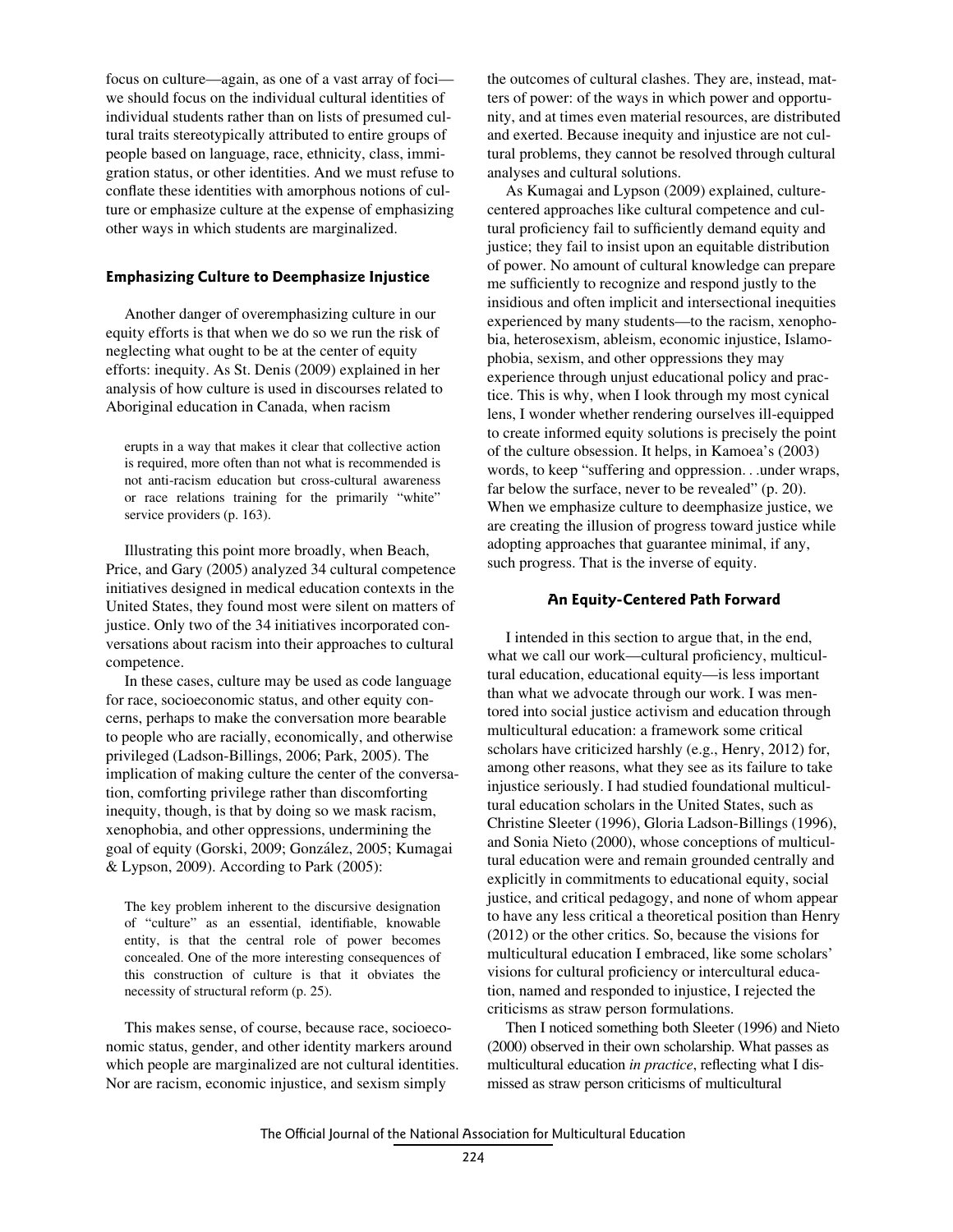education, often looks more like celebrating cultural diversity than like social justice (Gorski, 2006b, 2009). Despite never consciously having decided to do so, I largely stopped using the term multicultural education in my scholarship, teaching, and teacher workshops. Looking back now, I probably did so because I worried based on my experience working with schools that despite my commitment to centering equity and justice, the cultural nomenclature offered people a way out of that commitment. They could choose to focus on cultural diversity—on multicultural arts and crafts or on simplistic assignments in which students are forced to stereotype entire nations of people into a single "culture."

Often people in my workshops have the mistaken notion this sort of cultural celebration is a stepping stone to more serious equity work. They mistake a diversion for a stepping stone. In the end, cultural arts and crafts are not about equity because they are no threat to inequity—no threat to racism or xenophobia or heterosexism. Rather than being a starting point toward equity, they are a point of continuity away from equity.

So yes, in some small ways, one could argue this is about semantics, not substance. But in other substantial ways, language informs interpretation and interpretation informs substance. Achievement gap or opportunity gap? Dropout or push-out? Culturally and linguistically diverse students or racially, economically, and linguistically marginalized students? How we frame the problem drives what we are capable of imagining as solutions. Language matters.

Along with my colleague and collaborator Katy Swalwell (2011), I started using the term *equity literacy* to describe my work cultivating in teachers the knowledge and skills necessary to become a threat to the existence of inequity in their spheres of influence (Gorski, 2013, 2016; Gorski & Swalwell, 2015). By framing the equity literacy knowledge and skills explicitly and consistently around *equity* rather than *culture* (allowing, again, that culture is an important equity concern among many important equity concerns), we are constructing a framework and a movement keeping issues like racism and heterosexism at the center of the conversation, making it more difficult for the institutions with which we work to tiptoe away from that conversation and back to cultural diversity.

The equity literacy framework is designed to equip educators with four primary equity-based abilities:

- (1) the ability to recognize even the subtlest forms of inequity, such as subtle ways in which students' home languages might be denigrated in a school environment;
- (2) the ability to respond in the immediate term to inequity, such as by skillfully challenging colleagues or students who denigrate students' home languages;
- (3) the ability to redress inequity in the long term, such as by effectively and equitably attending to the deeper cultural dynamics of the institution that make people believe it is acceptable to denigrate students' home languages; and
- (4) the ability to sustain equity efforts—even in the face of resistance (Gorski, 2013).

Critical to the ability to develop and use these sorts of skills is foundational knowledge about the nature of inequity and how it infests the educational and other experiences of marginalized communities while bolstering levels of access and opportunity for the privileged few. Some of this knowledge pushes against common cultural assumptions. For example, in order to create equitable school environments for Latina/o students, I must recognize, counter to the framing in many cultural competence models, that Latina/o students are enormously diverse in the same way that people of any racial group are enormously diverse. There is no shared culture common to all Latina/o students. There is no set of strategies that will work for all Latina/o students or African American students or any other group of students identified by a single dimension of their identities. In order to recognize inequity and sustain equity, I also must understand the structural barriers experienced in and out of schools by the students with whom I work. If I don't understand those barriers even the barriers I cannot eliminate, like income and wealth inequality—I render myself incapable of developing policy and practice that are responsive to the lived realities of my most marginalized students and their families. In addition, I must understand educational disparities reflect an unjust distribution of access and opportunity, so equity efforts that fail to redistribute access and opportunity are a threat to the possibility of equity and not a threat to the existence of inequity (Gorski, 2013). These are the realities that are masked by culture-centric "diversity" paradigms.

Certainly this sort of knowledge has been incorporated into some conceptions of cultural proficiency, multicultural education, intercultural education, and culturally responsive instruction. This article is not intended to be a call to loosen our embrace of any framework helping us deepen our equity consciousness and practice. After all, this is precisely what Sleeter's (1996) conception of multicultural education as social activism did for me: moving me into a new set of educator, activist, and scholar commitments. It is, however, a call to measure our commitments to educational equity and justice, in part by considering our own equity literacy. Do we embrace approaches, or versions of approaches, for attending to "diversity"